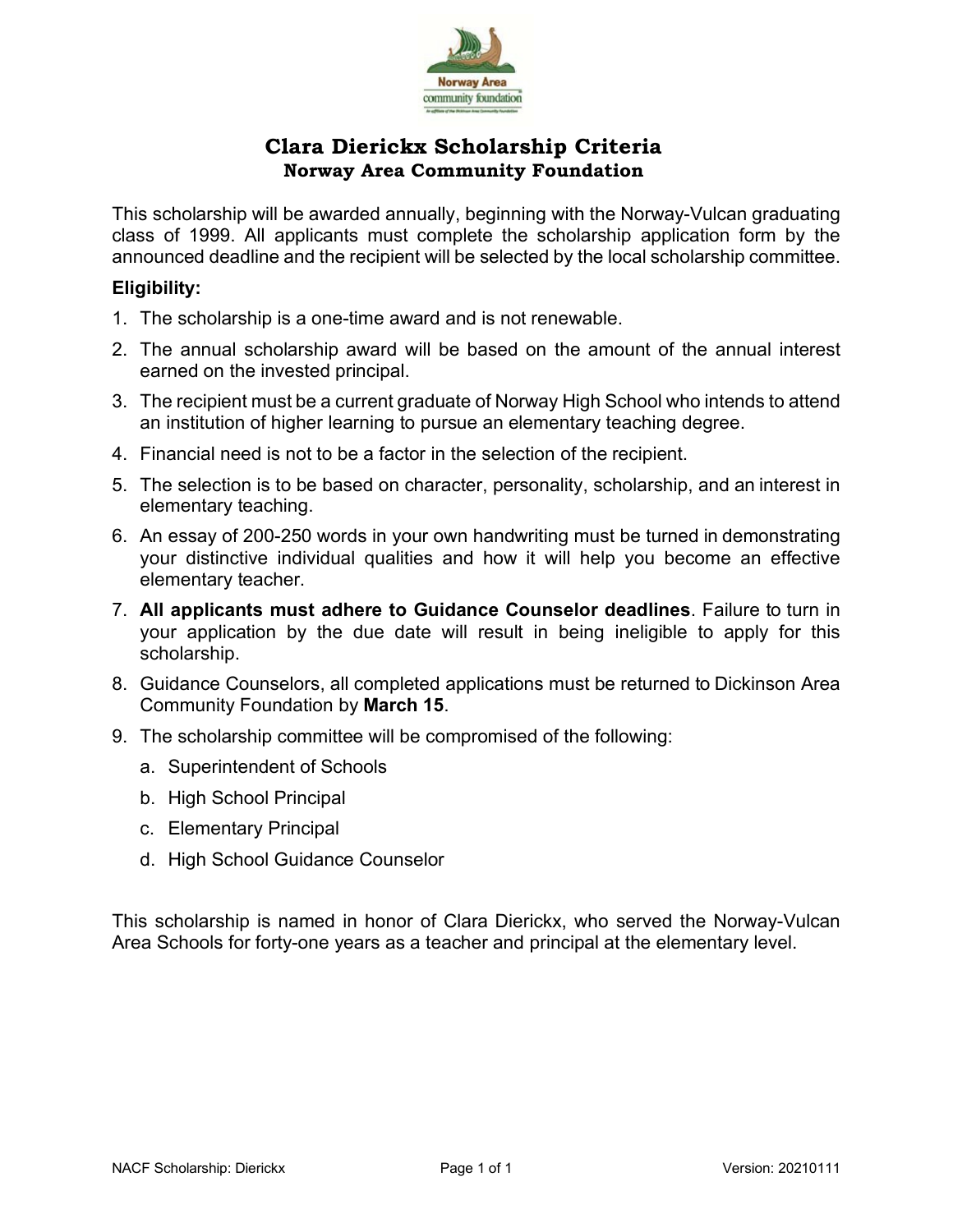

# *Clara Dierickx Scholarship*

**Dickinson Area Community Foundation**

**Completed applications must be submitted by** 

**March 15th**

| <b>Date</b>                                                                                         |                                                                 |  |  |  |
|-----------------------------------------------------------------------------------------------------|-----------------------------------------------------------------|--|--|--|
| <b>Full Name</b>                                                                                    |                                                                 |  |  |  |
| <b>Street Address</b>                                                                               |                                                                 |  |  |  |
| <b>City ST ZIP Code</b>                                                                             |                                                                 |  |  |  |
| <b>Home &amp; Cell Phone</b>                                                                        |                                                                 |  |  |  |
| <b>E-Mail (Required)</b>                                                                            |                                                                 |  |  |  |
| <b>High School Attended</b>                                                                         |                                                                 |  |  |  |
| <b>GPA</b>                                                                                          |                                                                 |  |  |  |
| Rank:                                                                                               | <b>ACT Score:</b>                                               |  |  |  |
| In what extra-curricular activities did you participate in? (Include activities outside of school): |                                                                 |  |  |  |
|                                                                                                     |                                                                 |  |  |  |
|                                                                                                     |                                                                 |  |  |  |
|                                                                                                     |                                                                 |  |  |  |
|                                                                                                     |                                                                 |  |  |  |
|                                                                                                     |                                                                 |  |  |  |
|                                                                                                     |                                                                 |  |  |  |
|                                                                                                     |                                                                 |  |  |  |
|                                                                                                     | School activities in which you participated; offices held etc.: |  |  |  |
|                                                                                                     |                                                                 |  |  |  |
|                                                                                                     |                                                                 |  |  |  |
|                                                                                                     |                                                                 |  |  |  |
|                                                                                                     |                                                                 |  |  |  |
|                                                                                                     |                                                                 |  |  |  |
|                                                                                                     |                                                                 |  |  |  |
|                                                                                                     |                                                                 |  |  |  |
|                                                                                                     |                                                                 |  |  |  |
|                                                                                                     |                                                                 |  |  |  |
| List activities of public or community services:                                                    |                                                                 |  |  |  |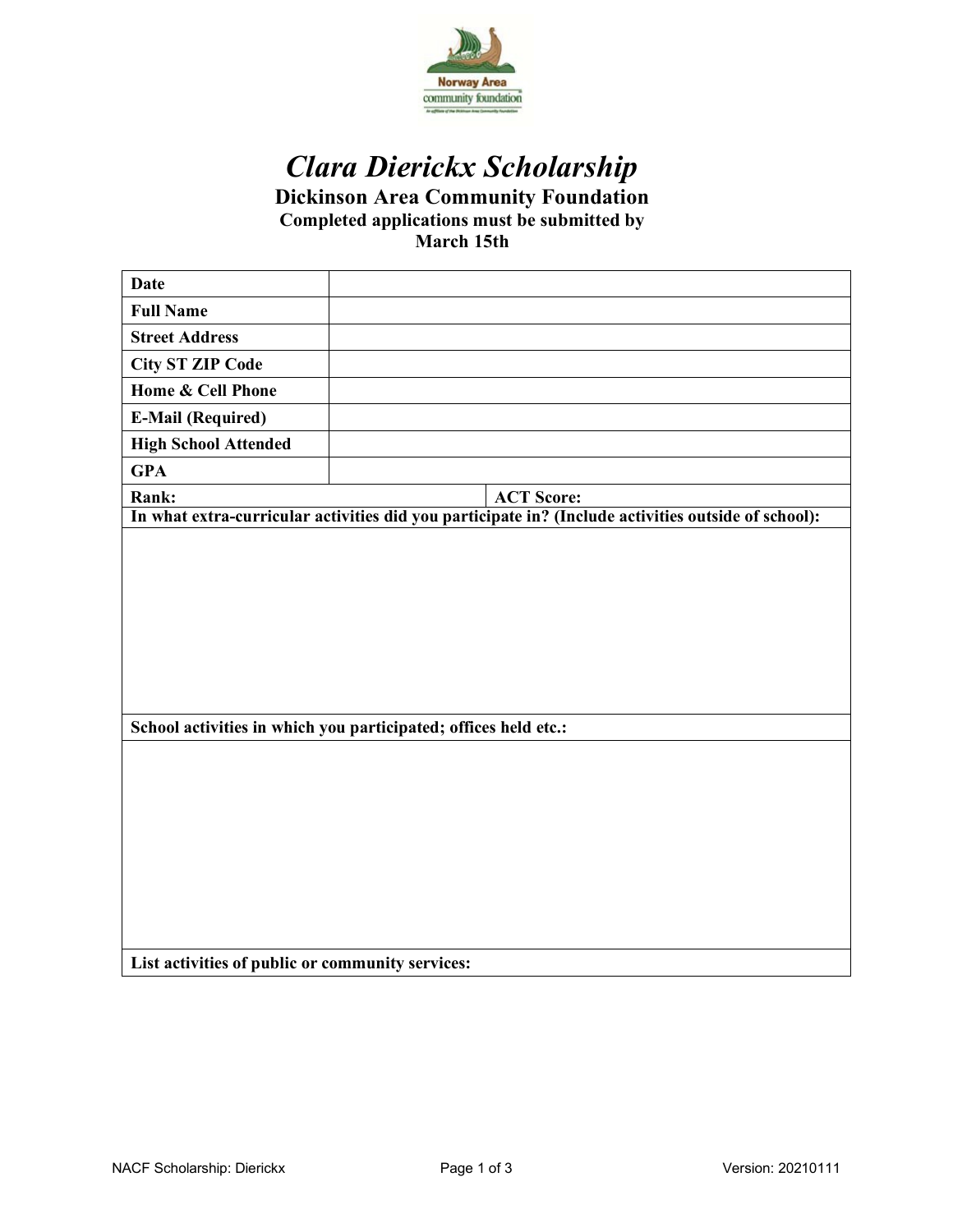

If yes, how many hours/week?

**Name of college or university you plan to attend:**

**Have you applied for admission?**

**Have you been accepted?**

**Intended field of study:**

**Have you applied for other scholarships?**

**Have you been granted a scholarship? If so, name of scholarship & amount:**

#### **Please include the following with the application:**

- 1. An essay of 200-250 words in your hand writing demonstrating your distinctive individual qualities and how it will help you become an effective elementary teacher.
- 2. High school transcripts

#### **Application Deadline**

All applications need to be submitted to the guidance counselor's office by March 15<sup>th</sup>.

#### **Agreement and Signature**

By submitting this application, I affirm that the facts set forth in it are true and complete. I understand any false statements, omissions, or other misrepresentations made by me on this application may result in rejection of this application.

| Name (printed)                                      |  |  |
|-----------------------------------------------------|--|--|
| Signature                                           |  |  |
| Date                                                |  |  |
| <b>Parent Application Form</b>                      |  |  |
| Name of parent or guardian completing this<br>form: |  |  |
| Home address:                                       |  |  |
| Phone:                                              |  |  |